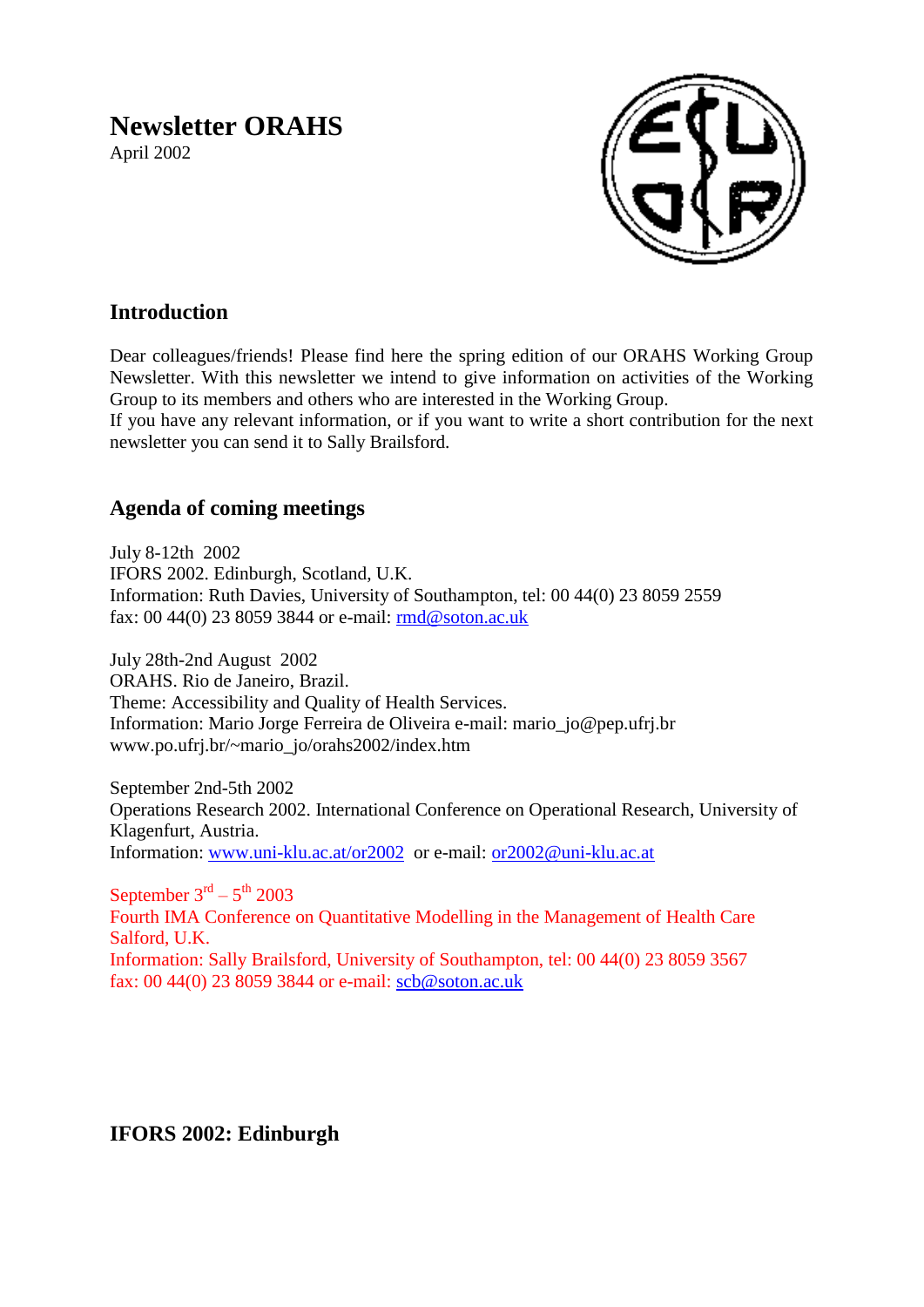Ruth Davies [\(rmd@soton.ac.uk\)](mailto:rmd@soton.ac.uk) from University of Southampton is the Health Services Stream Organiser at IFORS2002 in Edinburgh, July  $7<sup>th</sup>$  to  $12<sup>th</sup>$ , 2002.. The Health Services stream, with 39 papers, will run for most of the conference. Session leaders, in addition to Ruth Davies, are Mike Carter from Toronto and Thierry Chaussalet from the University of Westminster. There are papers from the United Kingdom, Italy, Canada, USA, France, India, Japan, the Netherlands, Austria, Belgium and Australia. Several of the contributors are from the EURO Working Group on Operational Research Applied to the Health Services. These include: Jackie Riley, Vanda De Angelis, Marion Rauner, Lucas Delesie, Steve Gallivan, Chris Sherlaw-Johnson, Sally Brailsford, Paul Harper, Arjan Shahani, Gill Mould, Mike Carter and others.

There is a wide range of topics to excite all those interested in the improvement of health care services: disease detection, disease control, disease prevention; delivery of ambulatory care, acute medical services, emergency services, ambulance services, nurse scheduling, the provision of drugs and the allocation of beds; performance measurement. There is something for everyone. Further details of papers can be view on the conference website [www.ifors2002.org.](http://www.ifors2002.org/)

…..*Ruth, can you check this information and adapt/extend it ……*

## **ORAHS 2002: Rio de Janeiro**

The next Working Group meeting will be held from July  $28<sup>th</sup>$ -August  $2<sup>nd</sup>$  2002, at the Universidade Federal do Rio de Janeiro (UFRJ) in Rio de Janeiro, Brazil. The organiser of the meeting is Mario Jorge Ferreira de Oliviera. The overall theme of the meeting will be 'Accessibility and Quality of Health Services'.

For information about the Rio meeting you can contact Mario (mario\_jo@pep.ufrj.br) or consult the web-site. You can find the web-site at the following address: www.po.ufrj.br/~mario\_jo/orahs2002/index.htm

……. *Mario, can you add some information on the location of the meeting, participants, the scientific programme (invited speaker? topics ), the social programme (visit to a hospital ?) and other information that is relevant for a newsletter.* 

*….. and can you also provide a picture as a welcome for the prospective participants……*

#### **EURO- info**

Euro has an extensive website with information on EURO conferences and EURO Working Groups. The EURO vice-president 2 in charge of the Working Groups is Professor Rainer Burkard, Institute of Mathematics, University of Technology Graz Austria, who is by his function also a member of our working group. For more information see [www.euro-online.org](http://www.euro-online.org/) A new version of the website has become available since December 2001. Working Groups can now update their own information, and annual reports of Working Groups can be printed from the site directly.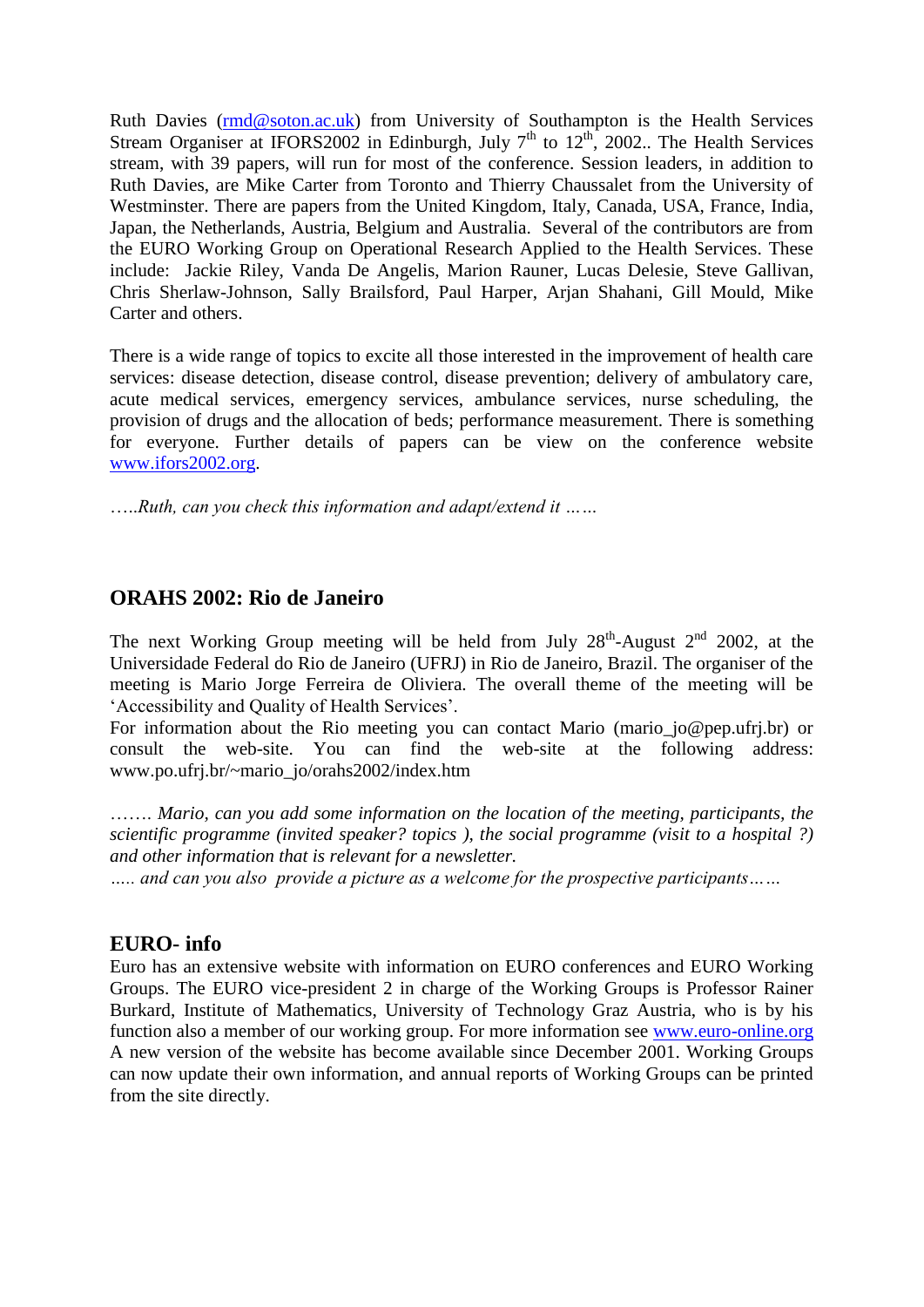#### **Web-site news**

The ORAHS website has been considerably enlarged this year. It now contains information about many of the previous meetings of the group, going back as far as 1975 when the first ever meeting was held (in Exeter, UK under the chairmanship of Duncan Boldy). If you have any additional information about the remaining meetings, please contact Sally Brailsford (scb@soton.ac.uk). You can find the website at the following address: [http://www.soton.ac.uk/~orahsweb.](http://www.soton.ac.uk/~orahsweb) An option for downloading and printing a list of working group participants is currently under construction. However, anyone wishing to obtain such a list, or to email the entire working group, can do so by contacting Sally. We welcome ideas and suggestions for the website.

### **Short communications**

Fabio Schoen, Professor in Operations Research at the University of Florence, organises a workshop on simulation in health care on Saturday, June 15th 2002, in Lido di Camaiore (Lucca). The idea of the workshop came from the local health authorities, as a follow up of a national project on simulation for hospitals, which was coordinated by Fabio Schoen. The target audience includes hospital and health care managers, as well as representatives of the local governmental authorities, and researchers in the field of operations research. Fabio has invited a number of members from the ORAHS working group to participate: Vanda de Angelis, Sally Brailsford, Ruth Davies, Lucas Delesie, Marten Lagergren, Arjan Shahani, Jan Vissers.

For more information contact Fabio Schoen [\(schoen@ing.unifi.it\)](mailto:schoen@ing.unifi.it) or visit the website for the workshop (http://globopt.dsi.unifi.it/workshop2002)

Valter de Senna organises a workshop on 'national health care systems: exchange of international experiences' in Salvador, Bahia, on Monday/Tuesday 4-5 August 2002, just after the meeting of ORAHS in Rio de Janeiro. The target audience is local health care managers and representatives of health care authorities. The objective of the workshop is to discuss the recent development in of decentralisation in the Brazilian health care system, by comparison with relevant developments in other national health care systems. Contributions will be given by Duncan Boldy (Australia), Vande de Angelis (Italy), Arjan Shahani (UK and India) and Jan Vissers (The Netherlands).

*……..Valter, can you look at this text and adapt/extend it …………* 

The proceedings of the papers presented at the ORAHS 2001 conference in Vienna are edited by Marion Rauner and Professor Kurt Heidenberger, University of Vienna, Austria. About two thirds of the papers presented were submitted for the proceedings. For an overview of the topics, see the conference website [\(www.bwl.univie.ac.at/bwl/inno/orahs2001.html\)](http://www.bwl.univie.ac.at/bwl/inno/orahs2001.html). Marion thanks the session chairpersons (Sally Braislford, Margaret Brandeau, Harald Buhaug, David Clayden, Ruth Davies, Mario Jorge Ferreira de Oliveira, Steve Gallivan, Jan Schreuder, Arjan Shahani and Penny Mullen) for their valuable comments on the papers submitted. The